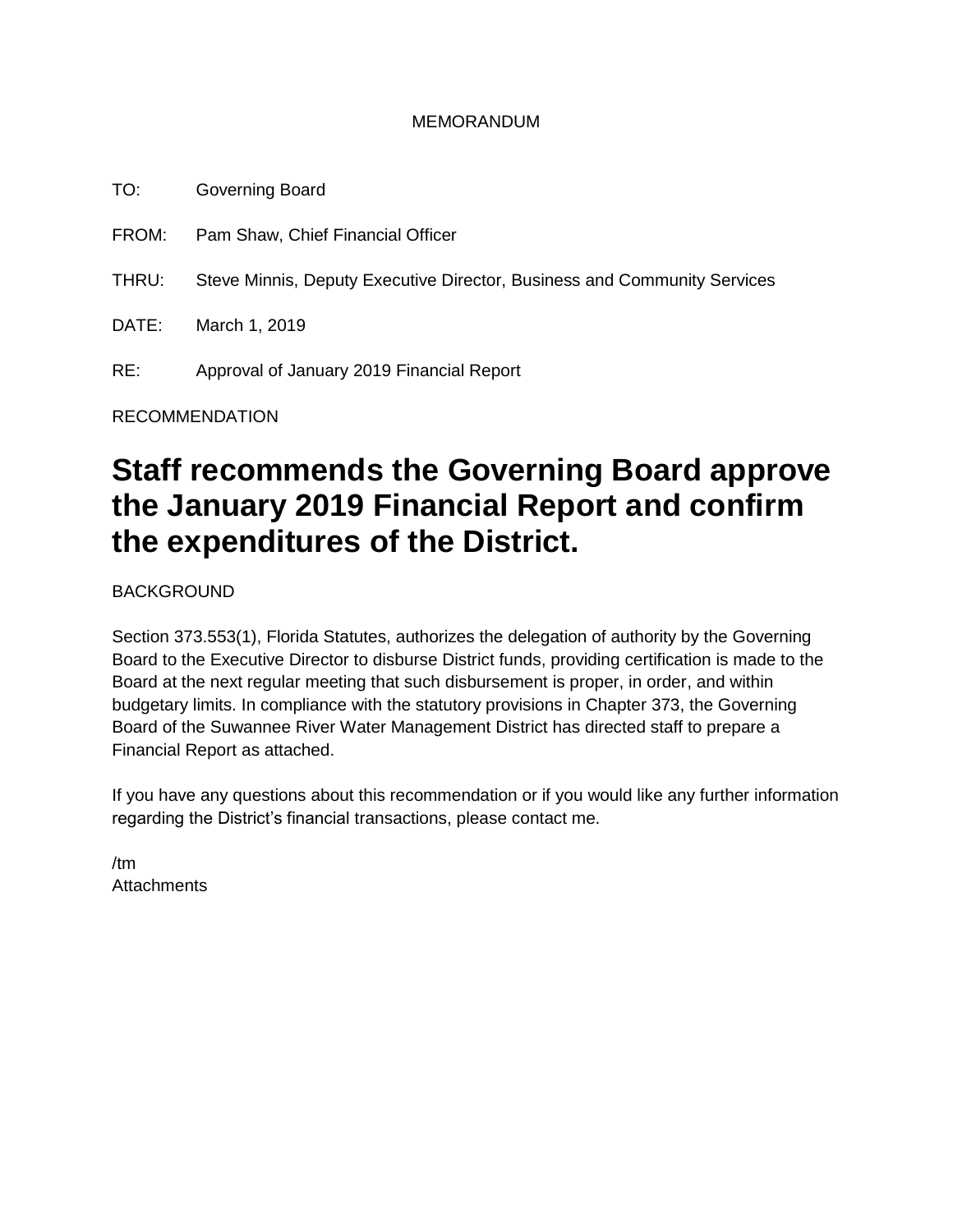| <b>Financial Institution/Account</b>       | <b>Monthly</b><br><b>Interest</b> | <b>Interest</b><br>Rate % | <b>Closing</b><br><b>Balance</b> |
|--------------------------------------------|-----------------------------------|---------------------------|----------------------------------|
| <b>First Federal Permit Fee</b>            | \$0.00                            |                           | \$18,373.93                      |
| <b>First Federal Accounts Payable</b>      | \$0.00                            |                           | \$35,000.00                      |
| <b>First Federal Depository</b>            | \$218.90                          | 0.02%                     | \$888,004.49                     |
| Special Purpose Investment Account (SPIA)* | \$74,157.23                       | 2.02%                     | \$43,324,283.20                  |
| TOTAL                                      | \$74,376.13                       |                           | \$44,265,661.62                  |

#### Suwannee River Water Management District Cash Report January 2019

\*SPIA is part of the Florida Treasury Investment Pool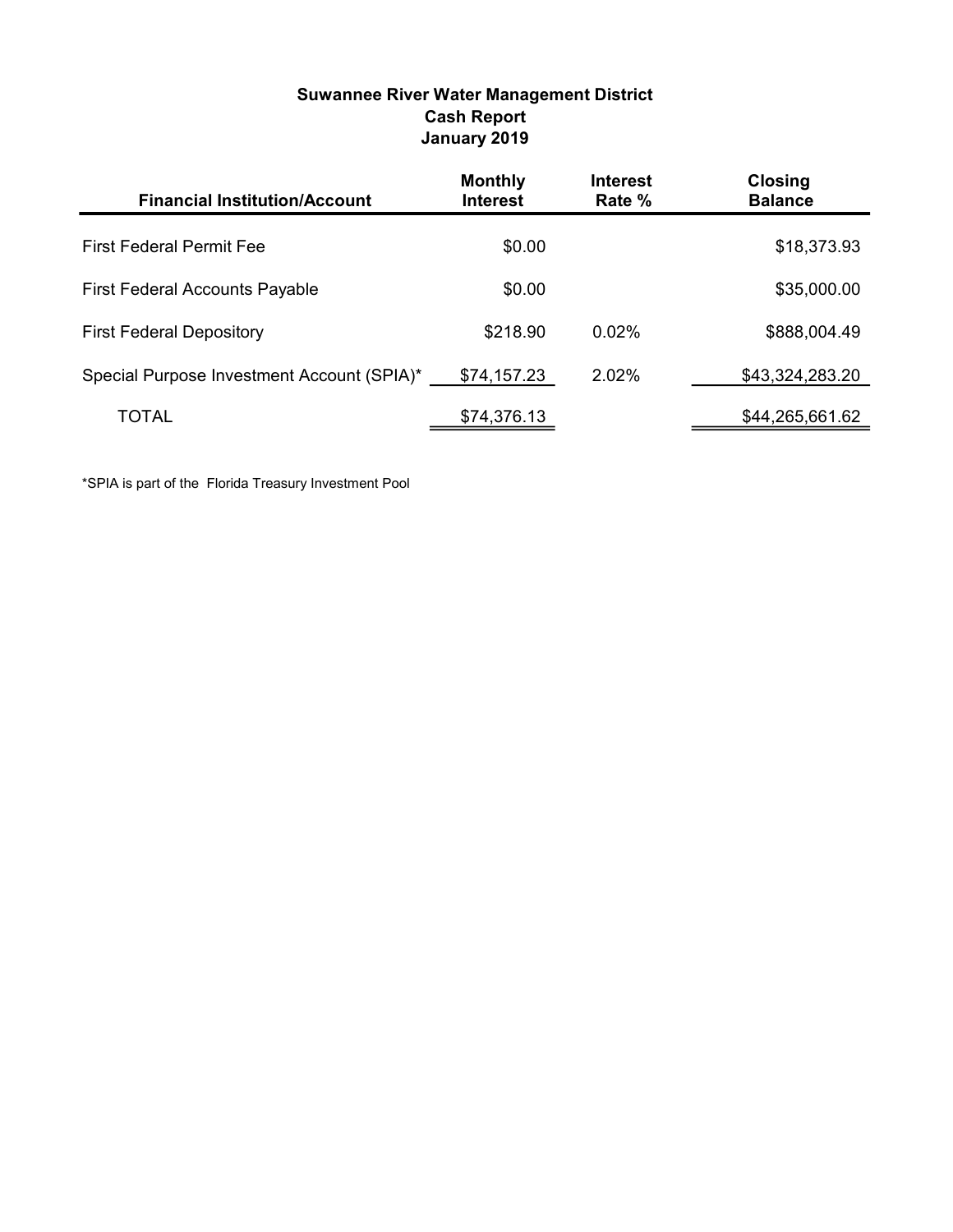#### **Suwannee River Water Management District Statement of Sources and Uses of Funds For the Month ending January 31, 2019 (Unaudited)**

|                                  | <b>Current</b><br><b>Budget</b> |   | <b>Actuals</b><br><b>Through</b><br>1/31/2019 |   | Variance<br>(Under)/Over<br><b>Budget</b> | <b>Actuals As A</b><br>% of Budget |
|----------------------------------|---------------------------------|---|-----------------------------------------------|---|-------------------------------------------|------------------------------------|
| <b>Sources</b>                   |                                 |   |                                               |   |                                           |                                    |
| \$<br>Ad Valorem Property Taxes  | 5,715,938 \$                    |   | 4,586,391 \$                                  |   | (1, 129, 547)                             | 80.2%                              |
| Intergovernmental Revenues<br>\$ | 56,967,463 \$                   |   | 5,261,152 \$                                  |   | (51,706,311)                              | 9.2%                               |
| \$<br>Interest on Invested Funds | 310,000 \$                      |   | 253,460 \$                                    |   | (56, 540)                                 | 81.8%                              |
| \$<br>License and Permit Fees    | 150,000 \$                      |   | 56.778 \$                                     |   | (93, 222)                                 | 37.9%                              |
| \$<br>Other                      | 1,000,000                       | S | 584,580 \$                                    |   | (415, 420)                                | 58.5%                              |
| Fund Balance<br>\$.              | 6.816.967                       |   | 310.057                                       | S | (6,506,910)                               | 4.5%                               |
| <b>Total Sources</b><br>\$       | 70,960,368                      |   | 11,052,418                                    | S | (59,907,950)                              | 15.6%                              |

|                                              | Current       |      |                     |      |                           |     | Available     |           |              |
|----------------------------------------------|---------------|------|---------------------|------|---------------------------|-----|---------------|-----------|--------------|
|                                              | <b>Budget</b> |      | <b>Expenditures</b> |      | Encumbrances <sup>2</sup> |     | <b>Budget</b> | %Expended | %Obligated ° |
| <b>Uses</b>                                  |               |      |                     |      |                           |     |               |           |              |
| Water Resources Planning and Monitoring      | 10.279.861    |      | 871.775             | - \$ | 3.167.904                 |     | 6.240.181     | 8%        | 39%          |
| Acquisition, Restoration and Public Works    | 52.489.529    | - \$ | 2,858,938           |      | 25,986,522                | \$. | 23,644,068    | 5%        | 55%          |
| Operation and Maintenance of Lands and Works | 4.947.220 \$  |      | 735.547             | -S   | 1,518,212                 | \$. | 2,693,461     | 15%       | 46%          |
| Regulation                                   | \$ 472.442.   |      | 386,747             | - \$ | 23,821                    | \$  | 1,061,873     | 26%       | 28%          |
| Outreach                                     | 233,763       | - \$ | 82,412              | - \$ | $\overline{\phantom{0}}$  | S   | 151.351       | 35%       | 35%          |
| Management and Administration                | .537.553      |      | 486.011             |      | 41.975                    |     | 009.568       | 32%       | 34%          |
| <b>Total Uses</b>                            | 70,960,368    |      | 5,421,431           |      | 30,738,434                |     | 34.800.503    | 8%        | 51%          |

<sup>1</sup> Actual Fund Balance used is recorded at the end of the fiscal year. This amount represents Fund Balance used for the Monitor Well Improvement Program and the AG and RIVER Cost-Share Programs

 $2$  Encumbrances represent unexpended balances of open purchase orders and contracts.

 $3$  Represents the sum of expenditures and encumbrances as a percentage of the available budget.

This financial statement is prepared as of January 31, 2019 and covers the interim period since the most recent audited financial statements.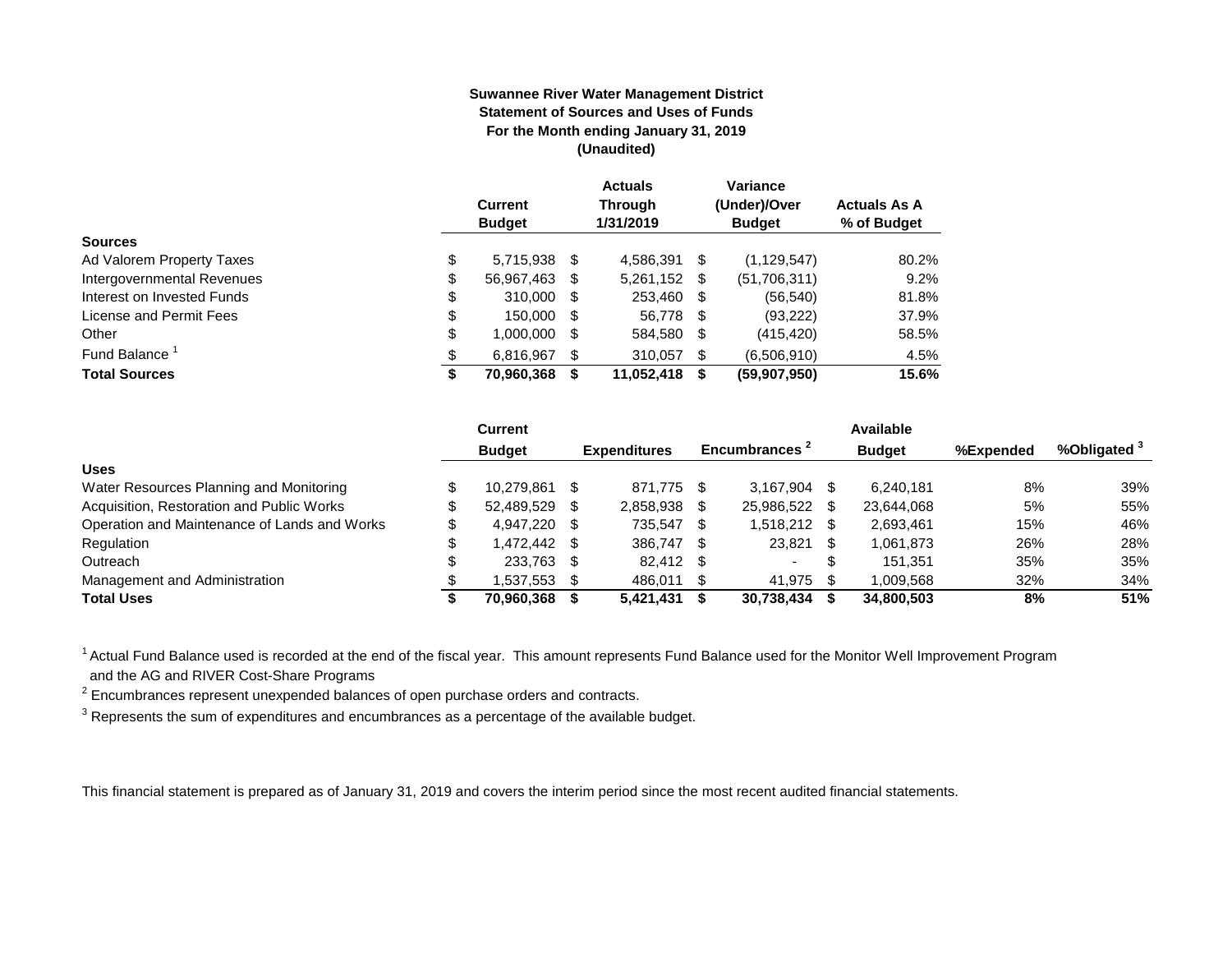|                                                              | Y-T-D<br><b>ACTUAL</b> | <b>ENCUMBRANCE</b> | <b>ANNUAL</b><br><b>BUDGET</b> |
|--------------------------------------------------------------|------------------------|--------------------|--------------------------------|
| <b>FUND Report Recap -</b>                                   |                        |                    |                                |
| <b>REVENUES</b>                                              |                        |                    |                                |
| <b>DISTRICT REVENUES</b><br><b>LOCAL REVENUES</b>            | 5,481,209<br>91,600    | 0<br>0             | 7,175,938<br>91,600            |
| <b>STATE REVENUES</b>                                        | 5,123,790              | 0                  | 51,942,863                     |
| <b>FEDERAL REVENUES</b>                                      | 45,761                 | 0                  | 4,933,000                      |
| <b>FUND BALANCE UTILIZATION</b>                              | 310,057                | 0                  | 6,816,967                      |
| <b>TOTAL REVENUES</b>                                        | 11,052,417             | $\mathbf 0$        | 70,960,368                     |
| <b>EXPENDITURES</b>                                          |                        |                    |                                |
| SALARIES AND BENEFITS                                        | 1,881,589              | 0                  | 6,292,000                      |
| CONTRACTUAL SERVICES                                         | 2,581,763              | 9,097,345          | 29,621,819                     |
| OPERATING EXPENDITURES                                       | 290,753                | 161,794            | 1,520,899                      |
| OPERATING CAPITAL OUTLAY                                     | 27,677                 | 126,581            | 368,044                        |
| FIXED CAPITAL OUTLAY                                         | 6,523                  | 8,000              | 1,050,000                      |
| <b>INTERAGENCY EXPENDITURES</b>                              | 633,126                | 21,344,715         | 32,107,606                     |
| <b>TOTAL EXPENDITURES</b>                                    | 5,421,431              | 30,738,435         | 70,960,368                     |
| <b>EXCESS REVENUES OVER (UNDER) EXPENDITURES</b>             | 5,630,986              | (30, 738, 435)     | 0                              |
| <b>FUND 01 - GENERAL FUND</b>                                |                        |                    |                                |
| <b>REVENUES</b>                                              |                        |                    |                                |
| <b>DISTRICT REVENUES</b>                                     | 4,839,647              | 0                  | 5,207,719                      |
| <b>LOCAL REVENUES</b>                                        | 0                      | 0                  | 0                              |
| <b>STATE REVENUES</b>                                        | 2,004,972              | 0                  | 2,740,000                      |
| <b>FEDERAL REVENUES</b><br>FUND BALANCE UTILIZATION          | 0<br>0                 | 0<br>0             | 0                              |
| <b>TOTAL REVENUES</b>                                        | 6,844,619              | $\mathbf{0}$       | 152,000<br>8,099,719           |
| <b>EXPENDITURES</b>                                          |                        |                    |                                |
| SALARIES AND BENEFITS                                        | 1,471,264              | 0                  | 4,966,397                      |
| CONTRACTUAL SERVICES                                         | 120,342                | 489,863            | 1,055,909                      |
| OPERATING EXPENDITURES                                       | 129,332                | 61,915             | 954,333                        |
| OPERATING CAPITAL OUTLAY                                     | 23,876                 | 2,661              | 172,580                        |
| FIXED CAPITAL OUTLAY                                         | 0                      | 0                  | 0                              |
| <b>INTERAGENCY EXPENDITURES</b>                              | 155,759                | 538,514            | 950,500                        |
| <b>TOTAL EXPENDITURES</b>                                    | 1,900,573              | 1,092,953          | 8,099,719                      |
| <b>EXCESS REVENUES OVER (UNDER) EXPENDITURES</b>             | 4,944,046              | (1,092,953)        | 0                              |
| <b>FUND 05 - MIDDLE SUWANNEE</b>                             |                        |                    |                                |
| <b>REVENUES</b>                                              |                        |                    |                                |
| <b>DISTRICT REVENUES</b><br><b>LOCAL REVENUES</b>            | 0<br>0                 | 0<br>$\Omega$      | 0<br>0                         |
| <b>STATE REVENUES</b>                                        | 40,139                 | 0                  | 250,000                        |
| <b>FEDERAL REVENUES</b>                                      | 0                      | 0                  | 0                              |
| FUND BALANCE UTILIZATION                                     | 0                      | 0                  | 0                              |
| <b>TOTAL REVENUES</b>                                        | 40,139                 | 0                  | 250,000                        |
| <b>EXPENDITURES</b>                                          |                        |                    |                                |
| SALARIES AND BENEFITS                                        | 0                      | 0                  | 0                              |
| CONTRACTUAL SERVICES                                         | 40,139                 | 56,926             | 250,000                        |
| OPERATING EXPENDITURES                                       | 0                      | 0                  | 0                              |
| OPERATING CAPITAL OUTLAY                                     | 0                      | 0                  | 0                              |
| FIXED CAPITAL OUTLAY                                         | 0                      | 0                  | 0                              |
| <b>INTERAGENCY EXPENDITURES</b><br><b>TOTAL EXPENDITURES</b> | 0<br>40,139            | O                  | 0                              |
| <b>EXCESS REVENUES OVER (UNDER) EXPENDITURES</b>             |                        | 56,926             | 250,000                        |
|                                                              | 0                      | (56, 926)          | 0                              |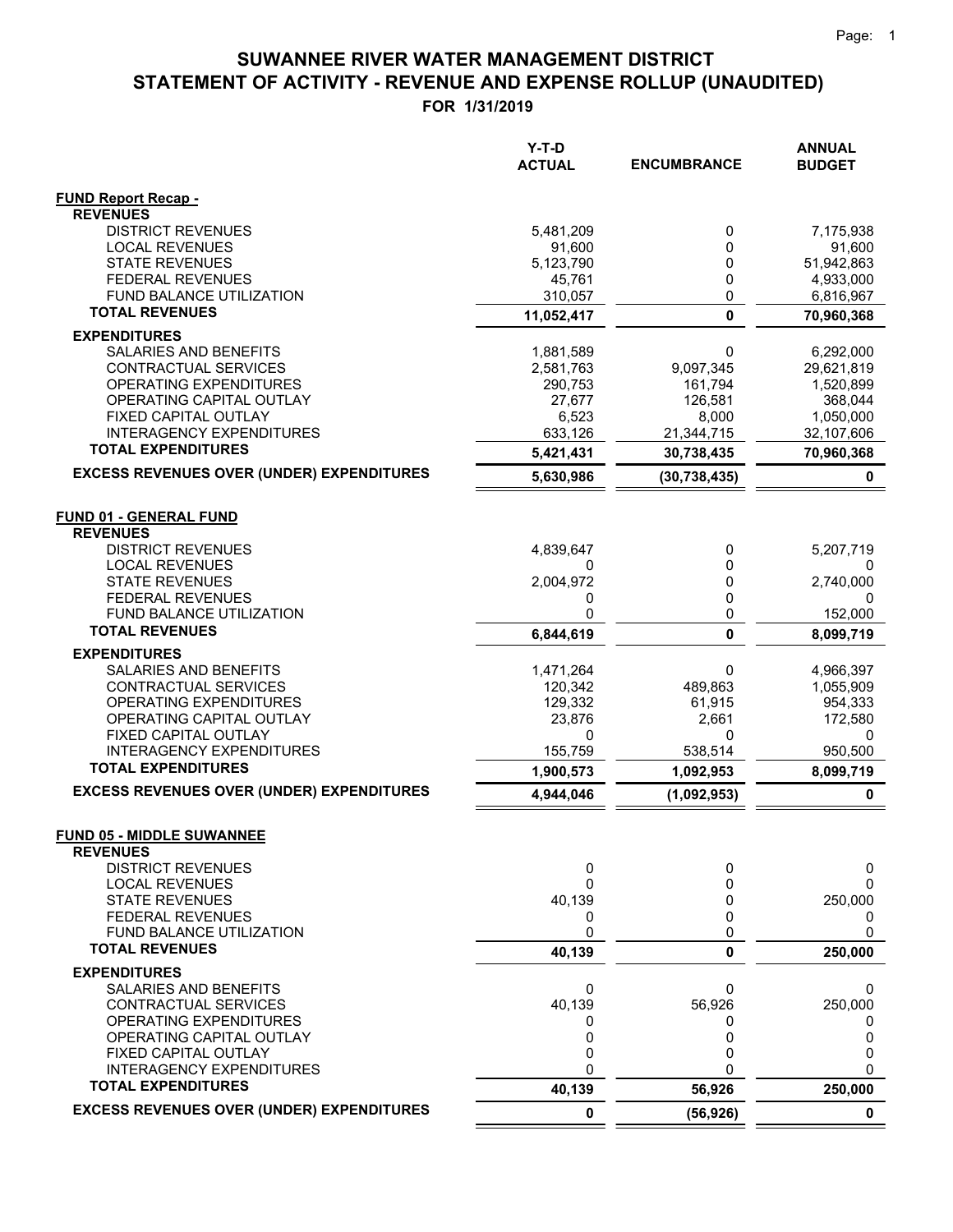**FOR 1/31/2019**

| <b>FUND 06 - SPRINGS GRANTS</b><br><b>REVENUES</b><br><b>DISTRICT REVENUES</b><br>0<br>0<br>152,000<br><b>LOCAL REVENUES</b><br>0<br>0<br>0<br><b>STATE REVENUES</b><br>617,491<br>0<br>43,302,400<br><b>FEDERAL REVENUES</b><br>0<br>0<br>0<br>FUND BALANCE UTILIZATION<br>0<br>0<br>0<br><b>TOTAL REVENUES</b><br>$\mathbf 0$<br>617,491<br>43,454,400<br><b>EXPENDITURES</b><br>SALARIES AND BENEFITS<br>0<br>0<br>0<br>CONTRACTUAL SERVICES<br>1,191,094<br>16,182,300<br>3,750,313<br>OPERATING EXPENDITURES<br>984<br>2,838<br>0<br>OPERATING CAPITAL OUTLAY<br>0<br>0<br>0<br>FIXED CAPITAL OUTLAY<br>0<br>$\Omega$<br>0<br><b>INTERAGENCY EXPENDITURES</b><br>337,299<br>18,047,770<br>27,272,100<br><b>TOTAL EXPENDITURES</b><br>43,454,400<br>1,529,377<br>21,800,921<br><b>EXCESS REVENUES OVER (UNDER) EXPENDITURES</b><br>(911, 886)<br>(21,800,921)<br>0<br>* Expenditures to be covered by FDEP Grants<br><b>FUND 07 - LOCAL REVENUE</b><br><b>REVENUES</b><br><b>DISTRICT REVENUES</b><br>0<br>0<br>0<br><b>LOCAL REVENUES</b><br>91,600<br>91,600<br>0<br><b>STATE REVENUES</b><br>0<br>0<br>0<br>0<br><b>FEDERAL REVENUES</b><br>0<br>0<br><b>FUND BALANCE UTILIZATION</b><br>0<br>0<br>0<br><b>TOTAL REVENUES</b><br>$\mathbf{0}$<br>91,600<br>91,600<br><b>EXPENDITURES</b><br>SALARIES AND BENEFITS<br>0<br>0<br>0<br>CONTRACTUAL SERVICES<br>0<br>0<br>0<br>OPERATING EXPENDITURES<br>0<br>0<br>0<br>OPERATING CAPITAL OUTLAY<br>0<br>0<br>0<br>0<br>FIXED CAPITAL OUTLAY<br>0<br>0<br><b>INTERAGENCY EXPENDITURES</b><br>0<br>91,600<br>91,600<br><b>TOTAL EXPENDITURES</b><br>0<br>91,600<br>91,600<br><b>EXCESS REVENUES OVER (UNDER) EXPENDITURES</b><br>91,600<br>(91, 600)<br>0<br>FUND 08 - WMLTF - SPRINGS<br><b>REVENUES</b><br><b>DISTRICT REVENUES</b><br>1,206<br>0<br>0<br><b>LOCAL REVENUES</b><br>$\Omega$<br>0<br>0<br><b>STATE REVENUES</b><br>2,260<br>150,000<br>0<br><b>FEDERAL REVENUES</b><br>0<br>0<br>0<br>0<br><b>FUND BALANCE UTILIZATION</b><br>0<br>0<br><b>TOTAL REVENUES</b><br>3,466<br>0<br>150,000<br><b>EXPENDITURES</b><br>2,627<br>SALARIES AND BENEFITS<br>0<br>0<br>CONTRACTUAL SERVICES<br>0<br>0<br>0<br>OPERATING EXPENDITURES<br>0<br>0<br>0<br>0<br>OPERATING CAPITAL OUTLAY<br>0<br>0<br>0<br>FIXED CAPITAL OUTLAY<br>0<br>0<br>0<br><b>INTERAGENCY EXPENDITURES</b><br>194,676<br>150,000<br><b>TOTAL EXPENDITURES</b><br>2,627<br>194,676<br>150,000<br><b>EXCESS REVENUES OVER (UNDER) EXPENDITURES</b><br>839<br>(194, 676)<br>0 | Y-T-D<br><b>ACTUAL</b> | <b>ENCUMBRANCE</b> | <b>ANNUAL</b><br><b>BUDGET</b> |
|--------------------------------------------------------------------------------------------------------------------------------------------------------------------------------------------------------------------------------------------------------------------------------------------------------------------------------------------------------------------------------------------------------------------------------------------------------------------------------------------------------------------------------------------------------------------------------------------------------------------------------------------------------------------------------------------------------------------------------------------------------------------------------------------------------------------------------------------------------------------------------------------------------------------------------------------------------------------------------------------------------------------------------------------------------------------------------------------------------------------------------------------------------------------------------------------------------------------------------------------------------------------------------------------------------------------------------------------------------------------------------------------------------------------------------------------------------------------------------------------------------------------------------------------------------------------------------------------------------------------------------------------------------------------------------------------------------------------------------------------------------------------------------------------------------------------------------------------------------------------------------------------------------------------------------------------------------------------------------------------------------------------------------------------------------------------------------------------------------------------------------------------------------------------------------------------------------------------------------------------------------------------------------------------------------------------------------------------------------------------------------------------------------------------------------------------------------------------------------------------------------|------------------------|--------------------|--------------------------------|
|                                                                                                                                                                                                                                                                                                                                                                                                                                                                                                                                                                                                                                                                                                                                                                                                                                                                                                                                                                                                                                                                                                                                                                                                                                                                                                                                                                                                                                                                                                                                                                                                                                                                                                                                                                                                                                                                                                                                                                                                                                                                                                                                                                                                                                                                                                                                                                                                                                                                                                        |                        |                    |                                |
|                                                                                                                                                                                                                                                                                                                                                                                                                                                                                                                                                                                                                                                                                                                                                                                                                                                                                                                                                                                                                                                                                                                                                                                                                                                                                                                                                                                                                                                                                                                                                                                                                                                                                                                                                                                                                                                                                                                                                                                                                                                                                                                                                                                                                                                                                                                                                                                                                                                                                                        |                        |                    |                                |
|                                                                                                                                                                                                                                                                                                                                                                                                                                                                                                                                                                                                                                                                                                                                                                                                                                                                                                                                                                                                                                                                                                                                                                                                                                                                                                                                                                                                                                                                                                                                                                                                                                                                                                                                                                                                                                                                                                                                                                                                                                                                                                                                                                                                                                                                                                                                                                                                                                                                                                        |                        |                    |                                |
|                                                                                                                                                                                                                                                                                                                                                                                                                                                                                                                                                                                                                                                                                                                                                                                                                                                                                                                                                                                                                                                                                                                                                                                                                                                                                                                                                                                                                                                                                                                                                                                                                                                                                                                                                                                                                                                                                                                                                                                                                                                                                                                                                                                                                                                                                                                                                                                                                                                                                                        |                        |                    |                                |
|                                                                                                                                                                                                                                                                                                                                                                                                                                                                                                                                                                                                                                                                                                                                                                                                                                                                                                                                                                                                                                                                                                                                                                                                                                                                                                                                                                                                                                                                                                                                                                                                                                                                                                                                                                                                                                                                                                                                                                                                                                                                                                                                                                                                                                                                                                                                                                                                                                                                                                        |                        |                    |                                |
|                                                                                                                                                                                                                                                                                                                                                                                                                                                                                                                                                                                                                                                                                                                                                                                                                                                                                                                                                                                                                                                                                                                                                                                                                                                                                                                                                                                                                                                                                                                                                                                                                                                                                                                                                                                                                                                                                                                                                                                                                                                                                                                                                                                                                                                                                                                                                                                                                                                                                                        |                        |                    |                                |
|                                                                                                                                                                                                                                                                                                                                                                                                                                                                                                                                                                                                                                                                                                                                                                                                                                                                                                                                                                                                                                                                                                                                                                                                                                                                                                                                                                                                                                                                                                                                                                                                                                                                                                                                                                                                                                                                                                                                                                                                                                                                                                                                                                                                                                                                                                                                                                                                                                                                                                        |                        |                    |                                |
|                                                                                                                                                                                                                                                                                                                                                                                                                                                                                                                                                                                                                                                                                                                                                                                                                                                                                                                                                                                                                                                                                                                                                                                                                                                                                                                                                                                                                                                                                                                                                                                                                                                                                                                                                                                                                                                                                                                                                                                                                                                                                                                                                                                                                                                                                                                                                                                                                                                                                                        |                        |                    |                                |
|                                                                                                                                                                                                                                                                                                                                                                                                                                                                                                                                                                                                                                                                                                                                                                                                                                                                                                                                                                                                                                                                                                                                                                                                                                                                                                                                                                                                                                                                                                                                                                                                                                                                                                                                                                                                                                                                                                                                                                                                                                                                                                                                                                                                                                                                                                                                                                                                                                                                                                        |                        |                    |                                |
|                                                                                                                                                                                                                                                                                                                                                                                                                                                                                                                                                                                                                                                                                                                                                                                                                                                                                                                                                                                                                                                                                                                                                                                                                                                                                                                                                                                                                                                                                                                                                                                                                                                                                                                                                                                                                                                                                                                                                                                                                                                                                                                                                                                                                                                                                                                                                                                                                                                                                                        |                        |                    |                                |
|                                                                                                                                                                                                                                                                                                                                                                                                                                                                                                                                                                                                                                                                                                                                                                                                                                                                                                                                                                                                                                                                                                                                                                                                                                                                                                                                                                                                                                                                                                                                                                                                                                                                                                                                                                                                                                                                                                                                                                                                                                                                                                                                                                                                                                                                                                                                                                                                                                                                                                        |                        |                    |                                |
|                                                                                                                                                                                                                                                                                                                                                                                                                                                                                                                                                                                                                                                                                                                                                                                                                                                                                                                                                                                                                                                                                                                                                                                                                                                                                                                                                                                                                                                                                                                                                                                                                                                                                                                                                                                                                                                                                                                                                                                                                                                                                                                                                                                                                                                                                                                                                                                                                                                                                                        |                        |                    |                                |
|                                                                                                                                                                                                                                                                                                                                                                                                                                                                                                                                                                                                                                                                                                                                                                                                                                                                                                                                                                                                                                                                                                                                                                                                                                                                                                                                                                                                                                                                                                                                                                                                                                                                                                                                                                                                                                                                                                                                                                                                                                                                                                                                                                                                                                                                                                                                                                                                                                                                                                        |                        |                    |                                |
|                                                                                                                                                                                                                                                                                                                                                                                                                                                                                                                                                                                                                                                                                                                                                                                                                                                                                                                                                                                                                                                                                                                                                                                                                                                                                                                                                                                                                                                                                                                                                                                                                                                                                                                                                                                                                                                                                                                                                                                                                                                                                                                                                                                                                                                                                                                                                                                                                                                                                                        |                        |                    |                                |
|                                                                                                                                                                                                                                                                                                                                                                                                                                                                                                                                                                                                                                                                                                                                                                                                                                                                                                                                                                                                                                                                                                                                                                                                                                                                                                                                                                                                                                                                                                                                                                                                                                                                                                                                                                                                                                                                                                                                                                                                                                                                                                                                                                                                                                                                                                                                                                                                                                                                                                        |                        |                    |                                |
|                                                                                                                                                                                                                                                                                                                                                                                                                                                                                                                                                                                                                                                                                                                                                                                                                                                                                                                                                                                                                                                                                                                                                                                                                                                                                                                                                                                                                                                                                                                                                                                                                                                                                                                                                                                                                                                                                                                                                                                                                                                                                                                                                                                                                                                                                                                                                                                                                                                                                                        |                        |                    |                                |
|                                                                                                                                                                                                                                                                                                                                                                                                                                                                                                                                                                                                                                                                                                                                                                                                                                                                                                                                                                                                                                                                                                                                                                                                                                                                                                                                                                                                                                                                                                                                                                                                                                                                                                                                                                                                                                                                                                                                                                                                                                                                                                                                                                                                                                                                                                                                                                                                                                                                                                        |                        |                    |                                |
|                                                                                                                                                                                                                                                                                                                                                                                                                                                                                                                                                                                                                                                                                                                                                                                                                                                                                                                                                                                                                                                                                                                                                                                                                                                                                                                                                                                                                                                                                                                                                                                                                                                                                                                                                                                                                                                                                                                                                                                                                                                                                                                                                                                                                                                                                                                                                                                                                                                                                                        |                        |                    |                                |
|                                                                                                                                                                                                                                                                                                                                                                                                                                                                                                                                                                                                                                                                                                                                                                                                                                                                                                                                                                                                                                                                                                                                                                                                                                                                                                                                                                                                                                                                                                                                                                                                                                                                                                                                                                                                                                                                                                                                                                                                                                                                                                                                                                                                                                                                                                                                                                                                                                                                                                        |                        |                    |                                |
|                                                                                                                                                                                                                                                                                                                                                                                                                                                                                                                                                                                                                                                                                                                                                                                                                                                                                                                                                                                                                                                                                                                                                                                                                                                                                                                                                                                                                                                                                                                                                                                                                                                                                                                                                                                                                                                                                                                                                                                                                                                                                                                                                                                                                                                                                                                                                                                                                                                                                                        |                        |                    |                                |
|                                                                                                                                                                                                                                                                                                                                                                                                                                                                                                                                                                                                                                                                                                                                                                                                                                                                                                                                                                                                                                                                                                                                                                                                                                                                                                                                                                                                                                                                                                                                                                                                                                                                                                                                                                                                                                                                                                                                                                                                                                                                                                                                                                                                                                                                                                                                                                                                                                                                                                        |                        |                    |                                |
|                                                                                                                                                                                                                                                                                                                                                                                                                                                                                                                                                                                                                                                                                                                                                                                                                                                                                                                                                                                                                                                                                                                                                                                                                                                                                                                                                                                                                                                                                                                                                                                                                                                                                                                                                                                                                                                                                                                                                                                                                                                                                                                                                                                                                                                                                                                                                                                                                                                                                                        |                        |                    |                                |
|                                                                                                                                                                                                                                                                                                                                                                                                                                                                                                                                                                                                                                                                                                                                                                                                                                                                                                                                                                                                                                                                                                                                                                                                                                                                                                                                                                                                                                                                                                                                                                                                                                                                                                                                                                                                                                                                                                                                                                                                                                                                                                                                                                                                                                                                                                                                                                                                                                                                                                        |                        |                    |                                |
|                                                                                                                                                                                                                                                                                                                                                                                                                                                                                                                                                                                                                                                                                                                                                                                                                                                                                                                                                                                                                                                                                                                                                                                                                                                                                                                                                                                                                                                                                                                                                                                                                                                                                                                                                                                                                                                                                                                                                                                                                                                                                                                                                                                                                                                                                                                                                                                                                                                                                                        |                        |                    |                                |
|                                                                                                                                                                                                                                                                                                                                                                                                                                                                                                                                                                                                                                                                                                                                                                                                                                                                                                                                                                                                                                                                                                                                                                                                                                                                                                                                                                                                                                                                                                                                                                                                                                                                                                                                                                                                                                                                                                                                                                                                                                                                                                                                                                                                                                                                                                                                                                                                                                                                                                        |                        |                    |                                |
|                                                                                                                                                                                                                                                                                                                                                                                                                                                                                                                                                                                                                                                                                                                                                                                                                                                                                                                                                                                                                                                                                                                                                                                                                                                                                                                                                                                                                                                                                                                                                                                                                                                                                                                                                                                                                                                                                                                                                                                                                                                                                                                                                                                                                                                                                                                                                                                                                                                                                                        |                        |                    |                                |
|                                                                                                                                                                                                                                                                                                                                                                                                                                                                                                                                                                                                                                                                                                                                                                                                                                                                                                                                                                                                                                                                                                                                                                                                                                                                                                                                                                                                                                                                                                                                                                                                                                                                                                                                                                                                                                                                                                                                                                                                                                                                                                                                                                                                                                                                                                                                                                                                                                                                                                        |                        |                    |                                |
|                                                                                                                                                                                                                                                                                                                                                                                                                                                                                                                                                                                                                                                                                                                                                                                                                                                                                                                                                                                                                                                                                                                                                                                                                                                                                                                                                                                                                                                                                                                                                                                                                                                                                                                                                                                                                                                                                                                                                                                                                                                                                                                                                                                                                                                                                                                                                                                                                                                                                                        |                        |                    |                                |
|                                                                                                                                                                                                                                                                                                                                                                                                                                                                                                                                                                                                                                                                                                                                                                                                                                                                                                                                                                                                                                                                                                                                                                                                                                                                                                                                                                                                                                                                                                                                                                                                                                                                                                                                                                                                                                                                                                                                                                                                                                                                                                                                                                                                                                                                                                                                                                                                                                                                                                        |                        |                    |                                |
|                                                                                                                                                                                                                                                                                                                                                                                                                                                                                                                                                                                                                                                                                                                                                                                                                                                                                                                                                                                                                                                                                                                                                                                                                                                                                                                                                                                                                                                                                                                                                                                                                                                                                                                                                                                                                                                                                                                                                                                                                                                                                                                                                                                                                                                                                                                                                                                                                                                                                                        |                        |                    |                                |
|                                                                                                                                                                                                                                                                                                                                                                                                                                                                                                                                                                                                                                                                                                                                                                                                                                                                                                                                                                                                                                                                                                                                                                                                                                                                                                                                                                                                                                                                                                                                                                                                                                                                                                                                                                                                                                                                                                                                                                                                                                                                                                                                                                                                                                                                                                                                                                                                                                                                                                        |                        |                    |                                |
|                                                                                                                                                                                                                                                                                                                                                                                                                                                                                                                                                                                                                                                                                                                                                                                                                                                                                                                                                                                                                                                                                                                                                                                                                                                                                                                                                                                                                                                                                                                                                                                                                                                                                                                                                                                                                                                                                                                                                                                                                                                                                                                                                                                                                                                                                                                                                                                                                                                                                                        |                        |                    |                                |
|                                                                                                                                                                                                                                                                                                                                                                                                                                                                                                                                                                                                                                                                                                                                                                                                                                                                                                                                                                                                                                                                                                                                                                                                                                                                                                                                                                                                                                                                                                                                                                                                                                                                                                                                                                                                                                                                                                                                                                                                                                                                                                                                                                                                                                                                                                                                                                                                                                                                                                        |                        |                    |                                |
|                                                                                                                                                                                                                                                                                                                                                                                                                                                                                                                                                                                                                                                                                                                                                                                                                                                                                                                                                                                                                                                                                                                                                                                                                                                                                                                                                                                                                                                                                                                                                                                                                                                                                                                                                                                                                                                                                                                                                                                                                                                                                                                                                                                                                                                                                                                                                                                                                                                                                                        |                        |                    |                                |
|                                                                                                                                                                                                                                                                                                                                                                                                                                                                                                                                                                                                                                                                                                                                                                                                                                                                                                                                                                                                                                                                                                                                                                                                                                                                                                                                                                                                                                                                                                                                                                                                                                                                                                                                                                                                                                                                                                                                                                                                                                                                                                                                                                                                                                                                                                                                                                                                                                                                                                        |                        |                    |                                |
|                                                                                                                                                                                                                                                                                                                                                                                                                                                                                                                                                                                                                                                                                                                                                                                                                                                                                                                                                                                                                                                                                                                                                                                                                                                                                                                                                                                                                                                                                                                                                                                                                                                                                                                                                                                                                                                                                                                                                                                                                                                                                                                                                                                                                                                                                                                                                                                                                                                                                                        |                        |                    |                                |
|                                                                                                                                                                                                                                                                                                                                                                                                                                                                                                                                                                                                                                                                                                                                                                                                                                                                                                                                                                                                                                                                                                                                                                                                                                                                                                                                                                                                                                                                                                                                                                                                                                                                                                                                                                                                                                                                                                                                                                                                                                                                                                                                                                                                                                                                                                                                                                                                                                                                                                        |                        |                    |                                |
|                                                                                                                                                                                                                                                                                                                                                                                                                                                                                                                                                                                                                                                                                                                                                                                                                                                                                                                                                                                                                                                                                                                                                                                                                                                                                                                                                                                                                                                                                                                                                                                                                                                                                                                                                                                                                                                                                                                                                                                                                                                                                                                                                                                                                                                                                                                                                                                                                                                                                                        |                        |                    |                                |
|                                                                                                                                                                                                                                                                                                                                                                                                                                                                                                                                                                                                                                                                                                                                                                                                                                                                                                                                                                                                                                                                                                                                                                                                                                                                                                                                                                                                                                                                                                                                                                                                                                                                                                                                                                                                                                                                                                                                                                                                                                                                                                                                                                                                                                                                                                                                                                                                                                                                                                        |                        |                    |                                |
|                                                                                                                                                                                                                                                                                                                                                                                                                                                                                                                                                                                                                                                                                                                                                                                                                                                                                                                                                                                                                                                                                                                                                                                                                                                                                                                                                                                                                                                                                                                                                                                                                                                                                                                                                                                                                                                                                                                                                                                                                                                                                                                                                                                                                                                                                                                                                                                                                                                                                                        |                        |                    |                                |
|                                                                                                                                                                                                                                                                                                                                                                                                                                                                                                                                                                                                                                                                                                                                                                                                                                                                                                                                                                                                                                                                                                                                                                                                                                                                                                                                                                                                                                                                                                                                                                                                                                                                                                                                                                                                                                                                                                                                                                                                                                                                                                                                                                                                                                                                                                                                                                                                                                                                                                        |                        |                    |                                |
|                                                                                                                                                                                                                                                                                                                                                                                                                                                                                                                                                                                                                                                                                                                                                                                                                                                                                                                                                                                                                                                                                                                                                                                                                                                                                                                                                                                                                                                                                                                                                                                                                                                                                                                                                                                                                                                                                                                                                                                                                                                                                                                                                                                                                                                                                                                                                                                                                                                                                                        |                        |                    |                                |
|                                                                                                                                                                                                                                                                                                                                                                                                                                                                                                                                                                                                                                                                                                                                                                                                                                                                                                                                                                                                                                                                                                                                                                                                                                                                                                                                                                                                                                                                                                                                                                                                                                                                                                                                                                                                                                                                                                                                                                                                                                                                                                                                                                                                                                                                                                                                                                                                                                                                                                        |                        |                    |                                |
|                                                                                                                                                                                                                                                                                                                                                                                                                                                                                                                                                                                                                                                                                                                                                                                                                                                                                                                                                                                                                                                                                                                                                                                                                                                                                                                                                                                                                                                                                                                                                                                                                                                                                                                                                                                                                                                                                                                                                                                                                                                                                                                                                                                                                                                                                                                                                                                                                                                                                                        |                        |                    |                                |
|                                                                                                                                                                                                                                                                                                                                                                                                                                                                                                                                                                                                                                                                                                                                                                                                                                                                                                                                                                                                                                                                                                                                                                                                                                                                                                                                                                                                                                                                                                                                                                                                                                                                                                                                                                                                                                                                                                                                                                                                                                                                                                                                                                                                                                                                                                                                                                                                                                                                                                        |                        |                    |                                |
|                                                                                                                                                                                                                                                                                                                                                                                                                                                                                                                                                                                                                                                                                                                                                                                                                                                                                                                                                                                                                                                                                                                                                                                                                                                                                                                                                                                                                                                                                                                                                                                                                                                                                                                                                                                                                                                                                                                                                                                                                                                                                                                                                                                                                                                                                                                                                                                                                                                                                                        |                        |                    |                                |

 $=$  $\equiv$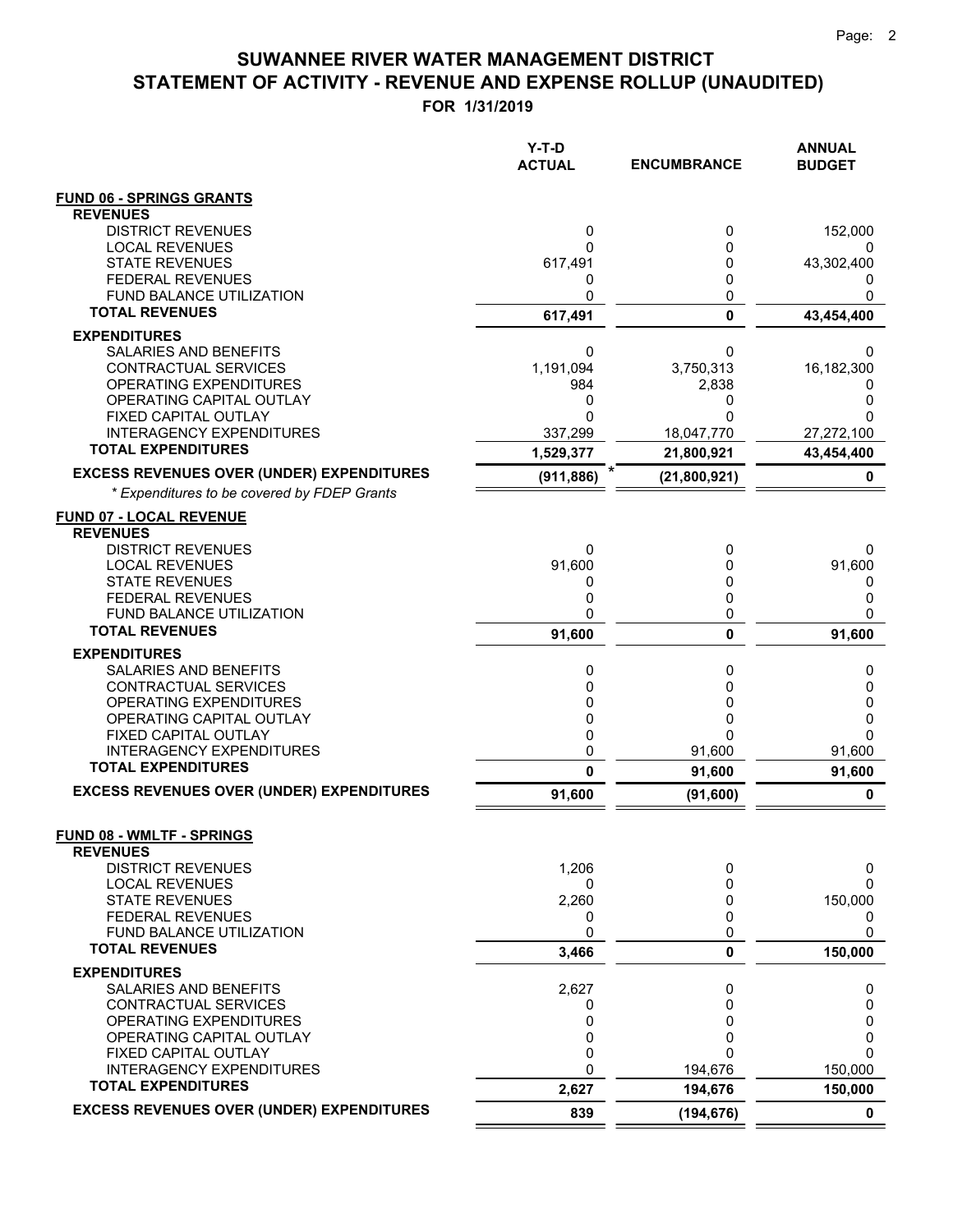**FOR 1/31/2019**

|                                                             | Y-T-D<br><b>ACTUAL</b> | <b>ENCUMBRANCE</b> | <b>ANNUAL</b><br><b>BUDGET</b> |
|-------------------------------------------------------------|------------------------|--------------------|--------------------------------|
| <b>FUND 09 - MONITOR WELL</b>                               |                        |                    |                                |
| <b>REVENUES</b>                                             |                        |                    |                                |
| <b>DISTRICT REVENUES</b>                                    | 0                      | 0                  | 0                              |
| <b>LOCAL REVENUES</b><br><b>STATE REVENUES</b>              | 0<br>0                 | 0<br>0             | 0<br>0                         |
| <b>FEDERAL REVENUES</b>                                     | 0                      | 0                  | 0                              |
| FUND BALANCE UTILIZATION                                    | 613                    | 0                  | 115,000                        |
| <b>TOTAL REVENUES</b>                                       | 613                    | $\mathbf{0}$       | 115,000                        |
| <b>EXPENDITURES</b>                                         |                        |                    |                                |
| <b>SALARIES AND BENEFITS</b>                                | 0                      | 0                  | 0                              |
| CONTRACTUAL SERVICES                                        | 0                      | 4,760              | 100,000                        |
| <b>OPERATING EXPENDITURES</b>                               | 613                    | 0                  | 15,000                         |
| OPERATING CAPITAL OUTLAY<br>FIXED CAPITAL OUTLAY            | 0<br>0                 | 0<br>0             | 0<br>0                         |
| <b>INTERAGENCY EXPENDITURES</b>                             | 0                      | 0                  | 0                              |
| <b>TOTAL EXPENDITURES</b>                                   | 613                    | 4,760              | 115,000                        |
| <b>EXCESS REVENUES OVER (UNDER) EXPENDITURES</b>            | 0                      | (4,760)            | 0                              |
| <b>FUND 10 - LAND CONSERVATION - FLORIDA FOREVER &amp;</b>  |                        |                    |                                |
| P2000                                                       |                        |                    |                                |
| <b>REVENUES</b><br><b>DISTRICT REVENUES</b>                 | 788                    | 0                  | 0                              |
| <b>LOCAL REVENUES</b>                                       | 0                      | 0                  | 0                              |
| <b>STATE REVENUES</b>                                       | 0                      | 0                  | 0                              |
| <b>FEDERAL REVENUES</b>                                     | 0                      | 0                  | 0                              |
| <b>FUND BALANCE UTILIZATION</b>                             | 187                    | 0                  | 300,000                        |
| <b>TOTAL REVENUES</b>                                       | 975                    | $\mathbf 0$        | 300,000                        |
| <b>EXPENDITURES</b>                                         |                        |                    |                                |
| SALARIES AND BENEFITS                                       | 0                      | 0                  | 0                              |
| CONTRACTUAL SERVICES<br>OPERATING EXPENDITURES              | 975<br>0               | 0<br>0             | 45,000<br>2,500                |
| OPERATING CAPITAL OUTLAY                                    | 0                      | 0                  | 0                              |
| FIXED CAPITAL OUTLAY                                        | 0                      | 0                  | 252,500                        |
| <b>INTERAGENCY EXPENDITURES</b>                             | 0                      | 0                  | 0                              |
| <b>TOTAL EXPENDITURES</b>                                   | 975                    | $\pmb{0}$          | 300,000                        |
| <b>EXCESS REVENUES OVER (UNDER) EXPENDITURES</b>            | 0                      | 0                  | 0                              |
| <b>FUND 12 - DOT ETDM</b><br><b>REVENUES</b>                |                        |                    |                                |
| <b>DISTRICT REVENUES</b>                                    | 249                    | 0                  | 0                              |
| <b>LOCAL REVENUES</b>                                       | 0                      | 0                  | 0                              |
| <b>STATE REVENUES</b>                                       | 0                      | 0                  | 0                              |
| <b>FEDERAL REVENUES</b>                                     | 0                      | 0                  | 0                              |
| FUND BALANCE UTILIZATION                                    | 0                      | 0                  | 5,335                          |
| <b>TOTAL REVENUES</b>                                       | 249                    | 0                  | 5,335                          |
| <b>EXPENDITURES</b>                                         |                        |                    |                                |
| <b>SALARIES AND BENEFITS</b><br><b>CONTRACTUAL SERVICES</b> | 0<br>0                 | 0<br>0             | 5,335                          |
| OPERATING EXPENDITURES                                      | 0                      | 0                  | 0<br>0                         |
| OPERATING CAPITAL OUTLAY                                    | $\mathbf 0$            | 0                  | 0                              |
| FIXED CAPITAL OUTLAY                                        | 0                      | 0                  | 0                              |
| <b>INTERAGENCY EXPENDITURES</b>                             | 0                      | 0                  | 0                              |
| <b>TOTAL EXPENDITURES</b>                                   | 0                      | 0                  | 5,335                          |
| <b>EXCESS REVENUES OVER (UNDER) EXPENDITURES</b>            | 249                    | 0                  | $\mathbf 0$                    |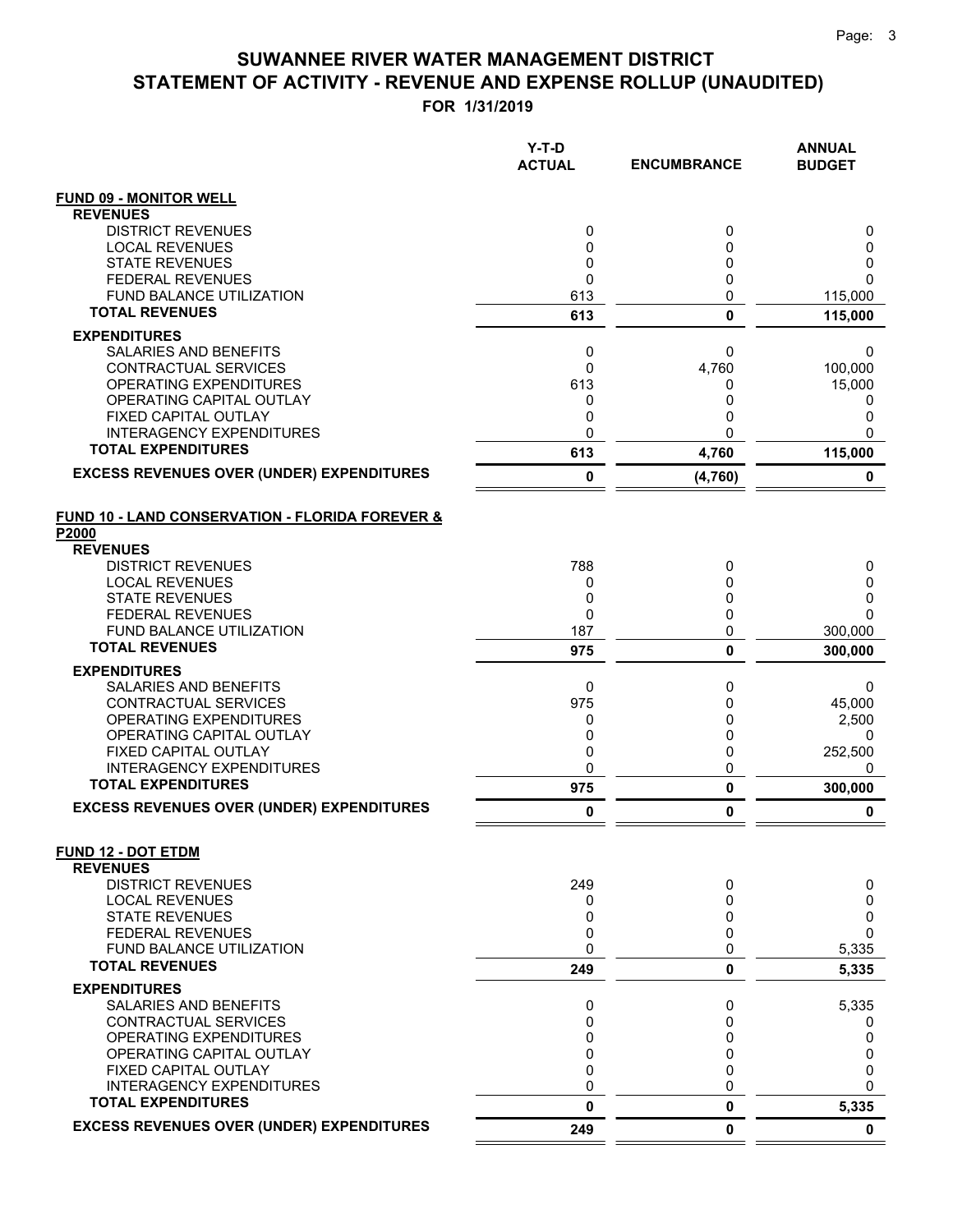**FOR 1/31/2019**

|                                                         | Y-T-D<br><b>ACTUAL</b> | <b>ENCUMBRANCE</b> | <b>ANNUAL</b><br><b>BUDGET</b> |
|---------------------------------------------------------|------------------------|--------------------|--------------------------------|
| <b>FUND 13 - LAND MANAGEMENT &amp; OPERATIONS</b>       |                        |                    |                                |
| <b>REVENUES</b>                                         |                        |                    |                                |
| <b>DISTRICT REVENUES</b>                                | 584,378                | 0                  | 1,816,219                      |
| <b>LOCAL REVENUES</b><br><b>STATE REVENUES</b>          | 0<br>2,041,894         | 0<br>0             | O<br>2,326,119                 |
| <b>FEDERAL REVENUES</b>                                 | 0                      | 0                  | 40,000                         |
| <b>FUND BALANCE UTILIZATION</b>                         | 0                      | 0                  | 1,197,382                      |
| <b>TOTAL REVENUES</b>                                   | 2,626,272              | 0                  | 5,379,720                      |
| <b>EXPENDITURES</b>                                     |                        |                    |                                |
| SALARIES AND BENEFITS                                   | 219,238                | 0                  | 667,664                        |
| <b>CONTRACTUAL SERVICES</b>                             | 348,354                | 1,271,759          | 2,542,291                      |
| OPERATING EXPENDITURES                                  | 157,632                | 86,016             | 523,066                        |
| OPERATING CAPITAL OUTLAY                                | 3,800                  | 123,920            | 195,464                        |
| FIXED CAPITAL OUTLAY<br><b>INTERAGENCY EXPENDITURES</b> | 6,523<br>0             | 8,000<br>28,517    | 797,500<br>653,735             |
| <b>TOTAL EXPENDITURES</b>                               | 735,547                | 1,518,212          | 5,379,720                      |
| <b>EXCESS REVENUES OVER (UNDER) EXPENDITURES</b>        | 1,890,725              | (1,518,212)        | 0                              |
| <b>FUND 19 - FDOT MITIGATION</b>                        |                        |                    |                                |
| <b>REVENUES</b>                                         |                        |                    |                                |
| <b>DISTRICT REVENUES</b>                                | 2,941                  | 0                  | 0                              |
| <b>LOCAL REVENUES</b><br><b>STATE REVENUES</b>          | 0<br>73,583            | 0<br>0             | 0<br>161,000                   |
| <b>FEDERAL REVENUES</b>                                 | 0                      | 0                  | 0                              |
| FUND BALANCE UTILIZATION                                | 0                      | 0                  | 100,000                        |
| <b>TOTAL REVENUES</b>                                   | 76,524                 | $\bf{0}$           | 261,000                        |
| <b>EXPENDITURES</b>                                     |                        |                    |                                |
| SALARIES AND BENEFITS                                   | 0                      | 0                  | 0                              |
| CONTRACTUAL SERVICES                                    | 76,524                 | 212,780            | 261,000                        |
| OPERATING EXPENDITURES<br>OPERATING CAPITAL OUTLAY      | 0<br>0                 | 11,025<br>0        | 0<br>0                         |
| FIXED CAPITAL OUTLAY                                    | 0                      | 0                  | 0                              |
| <b>INTERAGENCY EXPENDITURES</b>                         | 0                      | 0                  | 0                              |
| <b>TOTAL EXPENDITURES</b>                               | 76,524                 | 223,805            | 261,000                        |
| <b>EXCESS REVENUES OVER (UNDER) EXPENDITURES</b>        | 0                      | (223, 805)         | 0                              |
| FUND 20 - MINIMUM FLOWS AND MINIMUM WATER LEVELS        |                        |                    |                                |
| (MFL)                                                   |                        |                    |                                |
| <b>REVENUES</b><br><b>DISTRICT REVENUES</b>             | 0                      | 0                  | 0                              |
| <b>LOCAL REVENUES</b>                                   | $\mathbf{0}$           | 0                  | $\Omega$                       |
| <b>STATE REVENUES</b>                                   | 196,669                | 0                  | 1,891,604                      |
| <b>FEDERAL REVENUES</b>                                 | 0                      | 0                  | 0                              |
| FUND BALANCE UTILIZATION                                | 0                      | 0                  | 0                              |
| <b>TOTAL REVENUES</b>                                   | 196,669                | $\mathbf 0$        | 1,891,604                      |
| <b>EXPENDITURES</b>                                     |                        |                    |                                |
| SALARIES AND BENEFITS                                   | 186,406                | 0                  | 637,604                        |
| <b>CONTRACTUAL SERVICES</b><br>OPERATING EXPENDITURES   | 8,071<br>2,192         | 468,758<br>0       | 1,059,000<br>20,000            |
| OPERATING CAPITAL OUTLAY                                | 0                      | 0                  | 0                              |
| FIXED CAPITAL OUTLAY                                    | 0                      | 0                  | 0                              |
| <b>INTERAGENCY EXPENDITURES</b>                         | 0                      | 160,000            | 175,000                        |
| <b>TOTAL EXPENDITURES</b>                               | 196,669                | 628,758            | 1,891,604                      |
| <b>EXCESS REVENUES OVER (UNDER) EXPENDITURES</b>        | 0                      | (628, 758)         | 0                              |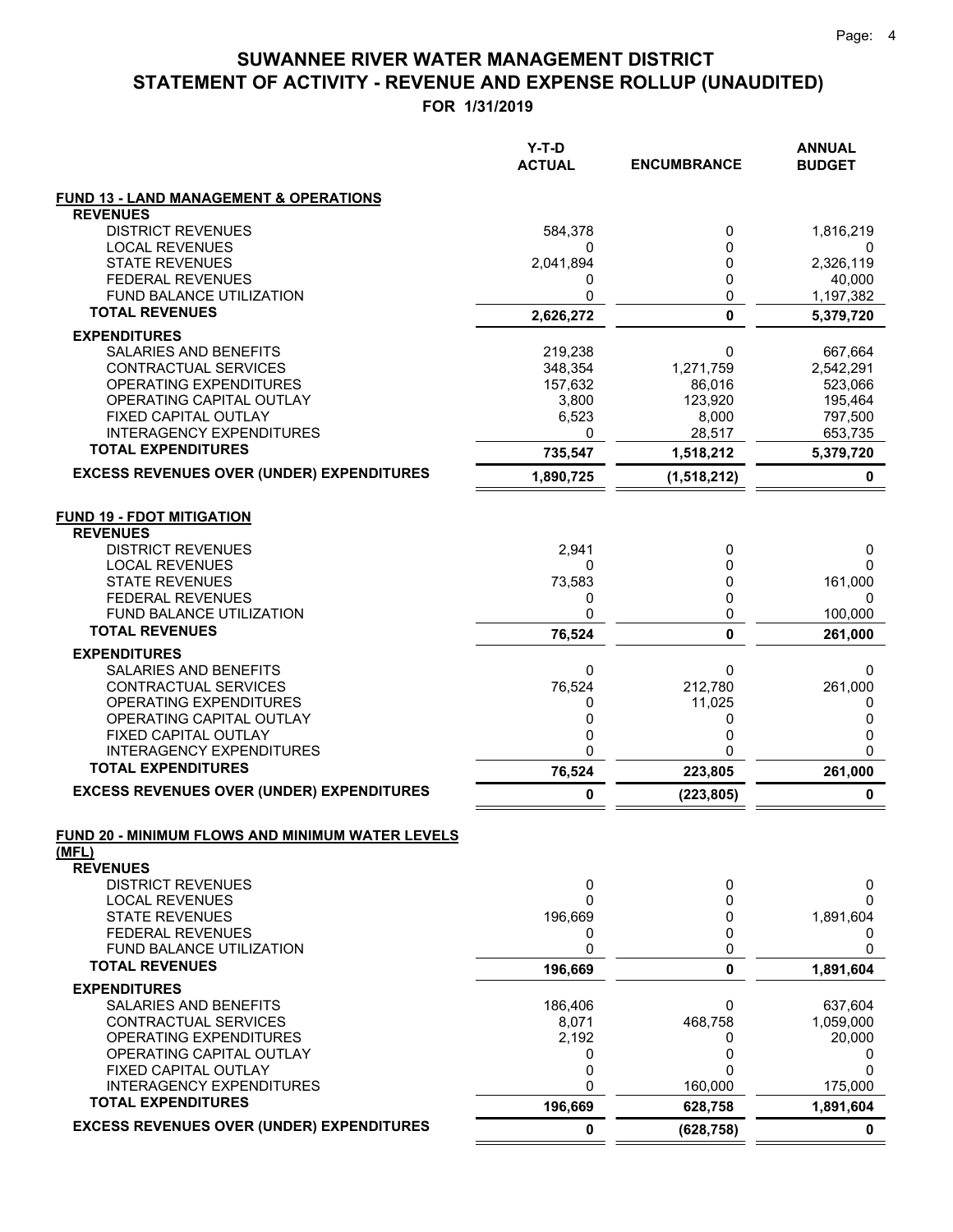**FOR 1/31/2019**

| <b>FUND 29 - SUWANNEE RIVER PARTNERSHIP (SRP)</b><br><b>REVENUES</b><br><b>DISTRICT REVENUES</b><br>6,403<br>0<br>0<br><b>LOCAL REVENUES</b><br>0<br>0<br>0<br><b>STATE REVENUES</b><br>0<br>22,847<br>34,000<br><b>FEDERAL REVENUES</b><br>0<br>0<br>0<br><b>FUND BALANCE UTILIZATION</b><br>0<br>0<br>119,000<br><b>TOTAL REVENUES</b><br>29,250<br>0<br>153,000<br><b>EXPENDITURES</b><br><b>SALARIES AND BENEFITS</b><br>0<br>0<br>0<br>CONTRACTUAL SERVICES<br>0<br>0<br>$\Omega$<br>OPERATING EXPENDITURES<br>0<br>0<br>6,000<br>OPERATING CAPITAL OUTLAY<br>0<br>0<br>0<br>FIXED CAPITAL OUTLAY<br>$\Omega$<br>$\Omega$<br>0<br><b>INTERAGENCY EXPENDITURES</b><br>29,250<br>117,750<br>147,000<br><b>TOTAL EXPENDITURES</b><br>153,000<br>29,250<br>117,750<br><b>EXCESS REVENUES OVER (UNDER) EXPENDITURES</b><br>0<br>0<br>(117, 750)<br><b>FUND 33 - PCS MITIGATION - LAND ACQUISITION</b><br><b>REVENUES</b><br><b>DISTRICT REVENUES</b><br>45,596<br>0<br>0<br><b>LOCAL REVENUES</b><br>0<br>0<br>0<br><b>STATE REVENUES</b><br>0<br>0<br>0<br>0<br><b>FEDERAL REVENUES</b><br>0<br>0<br>0<br><b>FUND BALANCE UTILIZATION</b><br>0<br>0<br><b>TOTAL REVENUES</b><br>$\mathbf{0}$<br>45,596<br>0<br><b>EXPENDITURES</b><br>SALARIES AND BENEFITS<br>0<br>0<br>0<br>CONTRACTUAL SERVICES<br>0<br>0<br>0<br>OPERATING EXPENDITURES<br>0<br>0<br>0<br>OPERATING CAPITAL OUTLAY<br>0<br>0<br>0<br>FIXED CAPITAL OUTLAY<br>0<br>0<br>0<br><b>INTERAGENCY EXPENDITURES</b><br>0<br>0<br>0<br><b>TOTAL EXPENDITURES</b><br>0<br>$\pmb{0}$<br>0<br><b>EXCESS REVENUES OVER (UNDER) EXPENDITURES</b><br>0<br>0<br>45,596<br><b>FUND 51 - DISTRICT AG COST-SHARE</b><br><b>REVENUES</b><br><b>DISTRICT REVENUES</b><br>0<br>0<br>0<br>0<br>0<br><b>LOCAL REVENUES</b><br>0<br>0<br><b>STATE REVENUES</b><br>0<br>0<br>$\mathbf{0}$<br><b>FEDERAL REVENUES</b><br>0<br>$\Omega$<br>FUND BALANCE UTILIZATION<br>198,440<br>0<br>2,180,579<br><b>TOTAL REVENUES</b><br>198,440<br>0<br>2,180,579<br><b>EXPENDITURES</b><br>SALARIES AND BENEFITS<br>0<br>0<br>0<br><b>CONTRACTUAL SERVICES</b><br>198,440<br>309,354<br>2,160,579<br>OPERATING EXPENDITURES<br>0<br>0<br>0<br>OPERATING CAPITAL OUTLAY<br>0<br>0<br>0<br>0<br>FIXED CAPITAL OUTLAY<br>0<br>0<br>0<br><b>INTERAGENCY EXPENDITURES</b><br>20,000<br>0<br><b>TOTAL EXPENDITURES</b><br>198,440<br>309,354<br>2,180,579<br><b>EXCESS REVENUES OVER (UNDER) EXPENDITURES</b><br>0<br>(309, 354)<br>0 | $Y-T-D$<br><b>ACTUAL</b> | <b>ENCUMBRANCE</b> | <b>ANNUAL</b><br><b>BUDGET</b> |
|----------------------------------------------------------------------------------------------------------------------------------------------------------------------------------------------------------------------------------------------------------------------------------------------------------------------------------------------------------------------------------------------------------------------------------------------------------------------------------------------------------------------------------------------------------------------------------------------------------------------------------------------------------------------------------------------------------------------------------------------------------------------------------------------------------------------------------------------------------------------------------------------------------------------------------------------------------------------------------------------------------------------------------------------------------------------------------------------------------------------------------------------------------------------------------------------------------------------------------------------------------------------------------------------------------------------------------------------------------------------------------------------------------------------------------------------------------------------------------------------------------------------------------------------------------------------------------------------------------------------------------------------------------------------------------------------------------------------------------------------------------------------------------------------------------------------------------------------------------------------------------------------------------------------------------------------------------------------------------------------------------------------------------------------------------------------------------------------------------------------------------------------------------------------------------------------------------------------------------------------------------------------------------------------------------------------------------------------------------------------------------------------------------------------------------------------------------------|--------------------------|--------------------|--------------------------------|
|                                                                                                                                                                                                                                                                                                                                                                                                                                                                                                                                                                                                                                                                                                                                                                                                                                                                                                                                                                                                                                                                                                                                                                                                                                                                                                                                                                                                                                                                                                                                                                                                                                                                                                                                                                                                                                                                                                                                                                                                                                                                                                                                                                                                                                                                                                                                                                                                                                                                |                          |                    |                                |
|                                                                                                                                                                                                                                                                                                                                                                                                                                                                                                                                                                                                                                                                                                                                                                                                                                                                                                                                                                                                                                                                                                                                                                                                                                                                                                                                                                                                                                                                                                                                                                                                                                                                                                                                                                                                                                                                                                                                                                                                                                                                                                                                                                                                                                                                                                                                                                                                                                                                |                          |                    |                                |
|                                                                                                                                                                                                                                                                                                                                                                                                                                                                                                                                                                                                                                                                                                                                                                                                                                                                                                                                                                                                                                                                                                                                                                                                                                                                                                                                                                                                                                                                                                                                                                                                                                                                                                                                                                                                                                                                                                                                                                                                                                                                                                                                                                                                                                                                                                                                                                                                                                                                |                          |                    |                                |
|                                                                                                                                                                                                                                                                                                                                                                                                                                                                                                                                                                                                                                                                                                                                                                                                                                                                                                                                                                                                                                                                                                                                                                                                                                                                                                                                                                                                                                                                                                                                                                                                                                                                                                                                                                                                                                                                                                                                                                                                                                                                                                                                                                                                                                                                                                                                                                                                                                                                |                          |                    |                                |
|                                                                                                                                                                                                                                                                                                                                                                                                                                                                                                                                                                                                                                                                                                                                                                                                                                                                                                                                                                                                                                                                                                                                                                                                                                                                                                                                                                                                                                                                                                                                                                                                                                                                                                                                                                                                                                                                                                                                                                                                                                                                                                                                                                                                                                                                                                                                                                                                                                                                |                          |                    |                                |
|                                                                                                                                                                                                                                                                                                                                                                                                                                                                                                                                                                                                                                                                                                                                                                                                                                                                                                                                                                                                                                                                                                                                                                                                                                                                                                                                                                                                                                                                                                                                                                                                                                                                                                                                                                                                                                                                                                                                                                                                                                                                                                                                                                                                                                                                                                                                                                                                                                                                |                          |                    |                                |
|                                                                                                                                                                                                                                                                                                                                                                                                                                                                                                                                                                                                                                                                                                                                                                                                                                                                                                                                                                                                                                                                                                                                                                                                                                                                                                                                                                                                                                                                                                                                                                                                                                                                                                                                                                                                                                                                                                                                                                                                                                                                                                                                                                                                                                                                                                                                                                                                                                                                |                          |                    |                                |
|                                                                                                                                                                                                                                                                                                                                                                                                                                                                                                                                                                                                                                                                                                                                                                                                                                                                                                                                                                                                                                                                                                                                                                                                                                                                                                                                                                                                                                                                                                                                                                                                                                                                                                                                                                                                                                                                                                                                                                                                                                                                                                                                                                                                                                                                                                                                                                                                                                                                |                          |                    |                                |
|                                                                                                                                                                                                                                                                                                                                                                                                                                                                                                                                                                                                                                                                                                                                                                                                                                                                                                                                                                                                                                                                                                                                                                                                                                                                                                                                                                                                                                                                                                                                                                                                                                                                                                                                                                                                                                                                                                                                                                                                                                                                                                                                                                                                                                                                                                                                                                                                                                                                |                          |                    |                                |
|                                                                                                                                                                                                                                                                                                                                                                                                                                                                                                                                                                                                                                                                                                                                                                                                                                                                                                                                                                                                                                                                                                                                                                                                                                                                                                                                                                                                                                                                                                                                                                                                                                                                                                                                                                                                                                                                                                                                                                                                                                                                                                                                                                                                                                                                                                                                                                                                                                                                |                          |                    |                                |
|                                                                                                                                                                                                                                                                                                                                                                                                                                                                                                                                                                                                                                                                                                                                                                                                                                                                                                                                                                                                                                                                                                                                                                                                                                                                                                                                                                                                                                                                                                                                                                                                                                                                                                                                                                                                                                                                                                                                                                                                                                                                                                                                                                                                                                                                                                                                                                                                                                                                |                          |                    |                                |
|                                                                                                                                                                                                                                                                                                                                                                                                                                                                                                                                                                                                                                                                                                                                                                                                                                                                                                                                                                                                                                                                                                                                                                                                                                                                                                                                                                                                                                                                                                                                                                                                                                                                                                                                                                                                                                                                                                                                                                                                                                                                                                                                                                                                                                                                                                                                                                                                                                                                |                          |                    |                                |
|                                                                                                                                                                                                                                                                                                                                                                                                                                                                                                                                                                                                                                                                                                                                                                                                                                                                                                                                                                                                                                                                                                                                                                                                                                                                                                                                                                                                                                                                                                                                                                                                                                                                                                                                                                                                                                                                                                                                                                                                                                                                                                                                                                                                                                                                                                                                                                                                                                                                |                          |                    |                                |
|                                                                                                                                                                                                                                                                                                                                                                                                                                                                                                                                                                                                                                                                                                                                                                                                                                                                                                                                                                                                                                                                                                                                                                                                                                                                                                                                                                                                                                                                                                                                                                                                                                                                                                                                                                                                                                                                                                                                                                                                                                                                                                                                                                                                                                                                                                                                                                                                                                                                |                          |                    |                                |
|                                                                                                                                                                                                                                                                                                                                                                                                                                                                                                                                                                                                                                                                                                                                                                                                                                                                                                                                                                                                                                                                                                                                                                                                                                                                                                                                                                                                                                                                                                                                                                                                                                                                                                                                                                                                                                                                                                                                                                                                                                                                                                                                                                                                                                                                                                                                                                                                                                                                |                          |                    |                                |
|                                                                                                                                                                                                                                                                                                                                                                                                                                                                                                                                                                                                                                                                                                                                                                                                                                                                                                                                                                                                                                                                                                                                                                                                                                                                                                                                                                                                                                                                                                                                                                                                                                                                                                                                                                                                                                                                                                                                                                                                                                                                                                                                                                                                                                                                                                                                                                                                                                                                |                          |                    |                                |
|                                                                                                                                                                                                                                                                                                                                                                                                                                                                                                                                                                                                                                                                                                                                                                                                                                                                                                                                                                                                                                                                                                                                                                                                                                                                                                                                                                                                                                                                                                                                                                                                                                                                                                                                                                                                                                                                                                                                                                                                                                                                                                                                                                                                                                                                                                                                                                                                                                                                |                          |                    |                                |
|                                                                                                                                                                                                                                                                                                                                                                                                                                                                                                                                                                                                                                                                                                                                                                                                                                                                                                                                                                                                                                                                                                                                                                                                                                                                                                                                                                                                                                                                                                                                                                                                                                                                                                                                                                                                                                                                                                                                                                                                                                                                                                                                                                                                                                                                                                                                                                                                                                                                |                          |                    |                                |
|                                                                                                                                                                                                                                                                                                                                                                                                                                                                                                                                                                                                                                                                                                                                                                                                                                                                                                                                                                                                                                                                                                                                                                                                                                                                                                                                                                                                                                                                                                                                                                                                                                                                                                                                                                                                                                                                                                                                                                                                                                                                                                                                                                                                                                                                                                                                                                                                                                                                |                          |                    |                                |
|                                                                                                                                                                                                                                                                                                                                                                                                                                                                                                                                                                                                                                                                                                                                                                                                                                                                                                                                                                                                                                                                                                                                                                                                                                                                                                                                                                                                                                                                                                                                                                                                                                                                                                                                                                                                                                                                                                                                                                                                                                                                                                                                                                                                                                                                                                                                                                                                                                                                |                          |                    |                                |
|                                                                                                                                                                                                                                                                                                                                                                                                                                                                                                                                                                                                                                                                                                                                                                                                                                                                                                                                                                                                                                                                                                                                                                                                                                                                                                                                                                                                                                                                                                                                                                                                                                                                                                                                                                                                                                                                                                                                                                                                                                                                                                                                                                                                                                                                                                                                                                                                                                                                |                          |                    |                                |
|                                                                                                                                                                                                                                                                                                                                                                                                                                                                                                                                                                                                                                                                                                                                                                                                                                                                                                                                                                                                                                                                                                                                                                                                                                                                                                                                                                                                                                                                                                                                                                                                                                                                                                                                                                                                                                                                                                                                                                                                                                                                                                                                                                                                                                                                                                                                                                                                                                                                |                          |                    |                                |
|                                                                                                                                                                                                                                                                                                                                                                                                                                                                                                                                                                                                                                                                                                                                                                                                                                                                                                                                                                                                                                                                                                                                                                                                                                                                                                                                                                                                                                                                                                                                                                                                                                                                                                                                                                                                                                                                                                                                                                                                                                                                                                                                                                                                                                                                                                                                                                                                                                                                |                          |                    |                                |
|                                                                                                                                                                                                                                                                                                                                                                                                                                                                                                                                                                                                                                                                                                                                                                                                                                                                                                                                                                                                                                                                                                                                                                                                                                                                                                                                                                                                                                                                                                                                                                                                                                                                                                                                                                                                                                                                                                                                                                                                                                                                                                                                                                                                                                                                                                                                                                                                                                                                |                          |                    |                                |
|                                                                                                                                                                                                                                                                                                                                                                                                                                                                                                                                                                                                                                                                                                                                                                                                                                                                                                                                                                                                                                                                                                                                                                                                                                                                                                                                                                                                                                                                                                                                                                                                                                                                                                                                                                                                                                                                                                                                                                                                                                                                                                                                                                                                                                                                                                                                                                                                                                                                |                          |                    |                                |
|                                                                                                                                                                                                                                                                                                                                                                                                                                                                                                                                                                                                                                                                                                                                                                                                                                                                                                                                                                                                                                                                                                                                                                                                                                                                                                                                                                                                                                                                                                                                                                                                                                                                                                                                                                                                                                                                                                                                                                                                                                                                                                                                                                                                                                                                                                                                                                                                                                                                |                          |                    |                                |
|                                                                                                                                                                                                                                                                                                                                                                                                                                                                                                                                                                                                                                                                                                                                                                                                                                                                                                                                                                                                                                                                                                                                                                                                                                                                                                                                                                                                                                                                                                                                                                                                                                                                                                                                                                                                                                                                                                                                                                                                                                                                                                                                                                                                                                                                                                                                                                                                                                                                |                          |                    |                                |
|                                                                                                                                                                                                                                                                                                                                                                                                                                                                                                                                                                                                                                                                                                                                                                                                                                                                                                                                                                                                                                                                                                                                                                                                                                                                                                                                                                                                                                                                                                                                                                                                                                                                                                                                                                                                                                                                                                                                                                                                                                                                                                                                                                                                                                                                                                                                                                                                                                                                |                          |                    |                                |
|                                                                                                                                                                                                                                                                                                                                                                                                                                                                                                                                                                                                                                                                                                                                                                                                                                                                                                                                                                                                                                                                                                                                                                                                                                                                                                                                                                                                                                                                                                                                                                                                                                                                                                                                                                                                                                                                                                                                                                                                                                                                                                                                                                                                                                                                                                                                                                                                                                                                |                          |                    |                                |
|                                                                                                                                                                                                                                                                                                                                                                                                                                                                                                                                                                                                                                                                                                                                                                                                                                                                                                                                                                                                                                                                                                                                                                                                                                                                                                                                                                                                                                                                                                                                                                                                                                                                                                                                                                                                                                                                                                                                                                                                                                                                                                                                                                                                                                                                                                                                                                                                                                                                |                          |                    |                                |
|                                                                                                                                                                                                                                                                                                                                                                                                                                                                                                                                                                                                                                                                                                                                                                                                                                                                                                                                                                                                                                                                                                                                                                                                                                                                                                                                                                                                                                                                                                                                                                                                                                                                                                                                                                                                                                                                                                                                                                                                                                                                                                                                                                                                                                                                                                                                                                                                                                                                |                          |                    |                                |
|                                                                                                                                                                                                                                                                                                                                                                                                                                                                                                                                                                                                                                                                                                                                                                                                                                                                                                                                                                                                                                                                                                                                                                                                                                                                                                                                                                                                                                                                                                                                                                                                                                                                                                                                                                                                                                                                                                                                                                                                                                                                                                                                                                                                                                                                                                                                                                                                                                                                |                          |                    |                                |
|                                                                                                                                                                                                                                                                                                                                                                                                                                                                                                                                                                                                                                                                                                                                                                                                                                                                                                                                                                                                                                                                                                                                                                                                                                                                                                                                                                                                                                                                                                                                                                                                                                                                                                                                                                                                                                                                                                                                                                                                                                                                                                                                                                                                                                                                                                                                                                                                                                                                |                          |                    |                                |
|                                                                                                                                                                                                                                                                                                                                                                                                                                                                                                                                                                                                                                                                                                                                                                                                                                                                                                                                                                                                                                                                                                                                                                                                                                                                                                                                                                                                                                                                                                                                                                                                                                                                                                                                                                                                                                                                                                                                                                                                                                                                                                                                                                                                                                                                                                                                                                                                                                                                |                          |                    |                                |
|                                                                                                                                                                                                                                                                                                                                                                                                                                                                                                                                                                                                                                                                                                                                                                                                                                                                                                                                                                                                                                                                                                                                                                                                                                                                                                                                                                                                                                                                                                                                                                                                                                                                                                                                                                                                                                                                                                                                                                                                                                                                                                                                                                                                                                                                                                                                                                                                                                                                |                          |                    |                                |
|                                                                                                                                                                                                                                                                                                                                                                                                                                                                                                                                                                                                                                                                                                                                                                                                                                                                                                                                                                                                                                                                                                                                                                                                                                                                                                                                                                                                                                                                                                                                                                                                                                                                                                                                                                                                                                                                                                                                                                                                                                                                                                                                                                                                                                                                                                                                                                                                                                                                |                          |                    |                                |
|                                                                                                                                                                                                                                                                                                                                                                                                                                                                                                                                                                                                                                                                                                                                                                                                                                                                                                                                                                                                                                                                                                                                                                                                                                                                                                                                                                                                                                                                                                                                                                                                                                                                                                                                                                                                                                                                                                                                                                                                                                                                                                                                                                                                                                                                                                                                                                                                                                                                |                          |                    |                                |
|                                                                                                                                                                                                                                                                                                                                                                                                                                                                                                                                                                                                                                                                                                                                                                                                                                                                                                                                                                                                                                                                                                                                                                                                                                                                                                                                                                                                                                                                                                                                                                                                                                                                                                                                                                                                                                                                                                                                                                                                                                                                                                                                                                                                                                                                                                                                                                                                                                                                |                          |                    |                                |
|                                                                                                                                                                                                                                                                                                                                                                                                                                                                                                                                                                                                                                                                                                                                                                                                                                                                                                                                                                                                                                                                                                                                                                                                                                                                                                                                                                                                                                                                                                                                                                                                                                                                                                                                                                                                                                                                                                                                                                                                                                                                                                                                                                                                                                                                                                                                                                                                                                                                |                          |                    |                                |
|                                                                                                                                                                                                                                                                                                                                                                                                                                                                                                                                                                                                                                                                                                                                                                                                                                                                                                                                                                                                                                                                                                                                                                                                                                                                                                                                                                                                                                                                                                                                                                                                                                                                                                                                                                                                                                                                                                                                                                                                                                                                                                                                                                                                                                                                                                                                                                                                                                                                |                          |                    |                                |
|                                                                                                                                                                                                                                                                                                                                                                                                                                                                                                                                                                                                                                                                                                                                                                                                                                                                                                                                                                                                                                                                                                                                                                                                                                                                                                                                                                                                                                                                                                                                                                                                                                                                                                                                                                                                                                                                                                                                                                                                                                                                                                                                                                                                                                                                                                                                                                                                                                                                |                          |                    |                                |
|                                                                                                                                                                                                                                                                                                                                                                                                                                                                                                                                                                                                                                                                                                                                                                                                                                                                                                                                                                                                                                                                                                                                                                                                                                                                                                                                                                                                                                                                                                                                                                                                                                                                                                                                                                                                                                                                                                                                                                                                                                                                                                                                                                                                                                                                                                                                                                                                                                                                |                          |                    |                                |
|                                                                                                                                                                                                                                                                                                                                                                                                                                                                                                                                                                                                                                                                                                                                                                                                                                                                                                                                                                                                                                                                                                                                                                                                                                                                                                                                                                                                                                                                                                                                                                                                                                                                                                                                                                                                                                                                                                                                                                                                                                                                                                                                                                                                                                                                                                                                                                                                                                                                |                          |                    |                                |
|                                                                                                                                                                                                                                                                                                                                                                                                                                                                                                                                                                                                                                                                                                                                                                                                                                                                                                                                                                                                                                                                                                                                                                                                                                                                                                                                                                                                                                                                                                                                                                                                                                                                                                                                                                                                                                                                                                                                                                                                                                                                                                                                                                                                                                                                                                                                                                                                                                                                |                          |                    |                                |
|                                                                                                                                                                                                                                                                                                                                                                                                                                                                                                                                                                                                                                                                                                                                                                                                                                                                                                                                                                                                                                                                                                                                                                                                                                                                                                                                                                                                                                                                                                                                                                                                                                                                                                                                                                                                                                                                                                                                                                                                                                                                                                                                                                                                                                                                                                                                                                                                                                                                |                          |                    |                                |
|                                                                                                                                                                                                                                                                                                                                                                                                                                                                                                                                                                                                                                                                                                                                                                                                                                                                                                                                                                                                                                                                                                                                                                                                                                                                                                                                                                                                                                                                                                                                                                                                                                                                                                                                                                                                                                                                                                                                                                                                                                                                                                                                                                                                                                                                                                                                                                                                                                                                |                          |                    |                                |
|                                                                                                                                                                                                                                                                                                                                                                                                                                                                                                                                                                                                                                                                                                                                                                                                                                                                                                                                                                                                                                                                                                                                                                                                                                                                                                                                                                                                                                                                                                                                                                                                                                                                                                                                                                                                                                                                                                                                                                                                                                                                                                                                                                                                                                                                                                                                                                                                                                                                |                          |                    |                                |
|                                                                                                                                                                                                                                                                                                                                                                                                                                                                                                                                                                                                                                                                                                                                                                                                                                                                                                                                                                                                                                                                                                                                                                                                                                                                                                                                                                                                                                                                                                                                                                                                                                                                                                                                                                                                                                                                                                                                                                                                                                                                                                                                                                                                                                                                                                                                                                                                                                                                |                          |                    |                                |